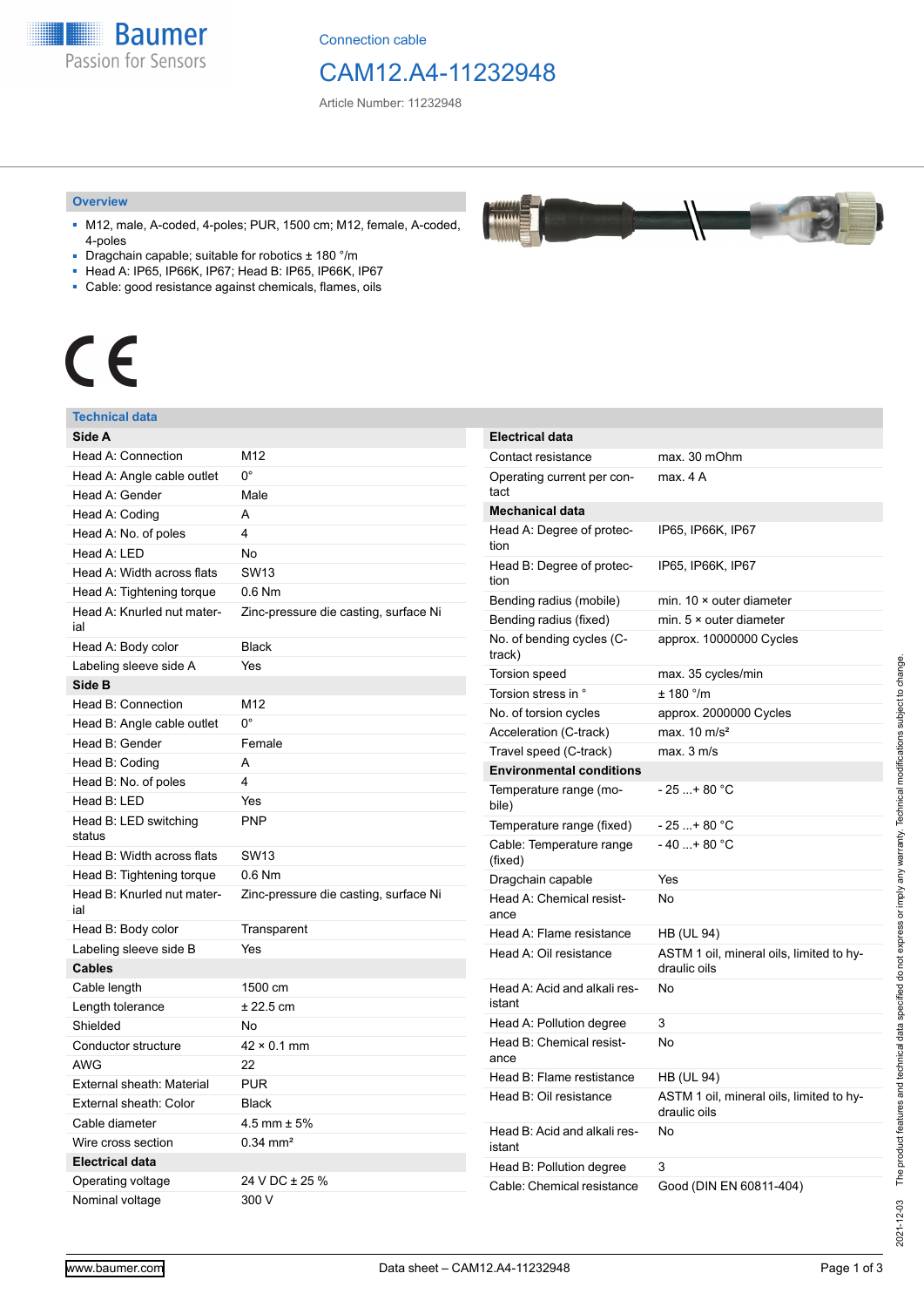

Connection cable

### CAM12.A4-11232948

Article Number: 11232948

#### **Technical data**

**Side A**

#### **Environmental conditions**

Cable: Flame resistance Conform UL 1581 §1090 (H); CSA FT2;

**Technical drawing**

IEC 60332-2-2 Cable: Oil resistance Good (DIN EN 60811-404)

#### **Environmental conditions**

Cable: Silicone-free Yes

#### **Side B**

**Coding**

#### **Technical drawing**





#### **Coding**